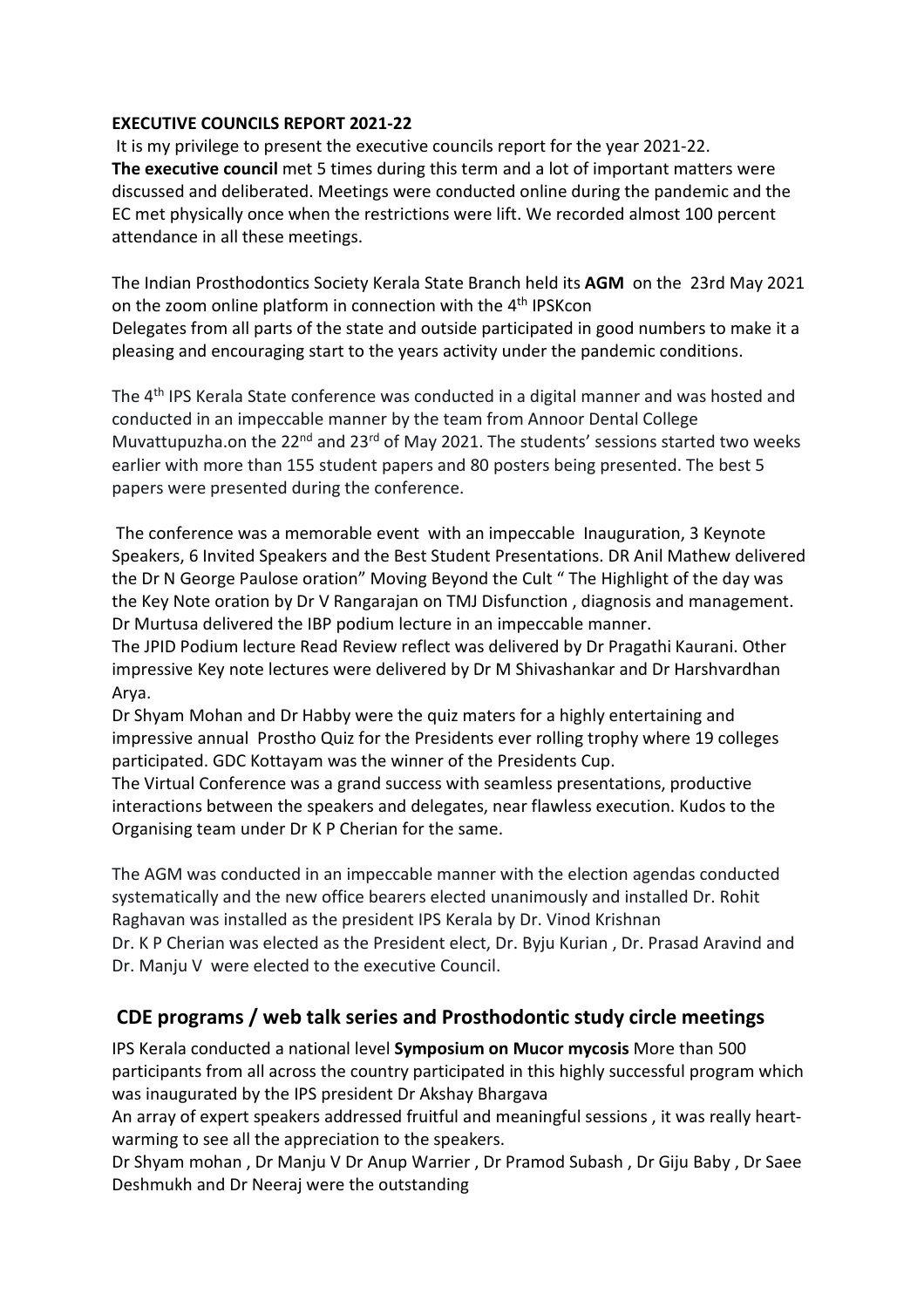Dr Akshay Bhargava President IPS was the chief guest and an expert panellist. Dr Rohit Raghavan president IPS Kerala declared the symposium open Dr Vinod Krishnan IPP felicitated the speakers . DR Rupesh P L Secretary moderated the program. A consolidated SOP as an outcome of the symposium on Mucor mycosis was also published by the branch. A compilation of data on covid -19' is available for download in the website of IPS Kerala.

#### **IPS Kerala State web talk series**

Dr Ravindra Savadi Spoke on PICO vs SPIDER Literature search strategies which was JPID web talk series which was attended by a huge student population.

Dr. T Mohan Kumar conducted a web talk on Osseointegration and the bone implant interface – It takes two to tango, which was attended by a large number of attendees and was greatly appreciated by all.

Dr. Adarsh Varma conducted an exhilarating web talk The Art of Goal Setting 'which was attended by a record number of participants

Dr Shreshta Satish presented a web talk with a difference on Tooth for Truth A Prosthodontists perspective on forensic sciences.

Dr Byju Paul Kurian conducted a webinar for the IPS Kerala State branch on " Complete denture Post insertion problems and solutions

## **IPS Kerala Physical CDE**

IPS Kerala State branch in Association with MAHE institute of dental sciences hosted a CDE "Demystifying Implant Impressions -"The program also had an impressive hands on session besides the brilliant lectures

Dr Pramod Kumar AV, Dr Vinni Pramod and Dr Harish were the gracious faculty Dr Prasad Aravind was the organising chair and Dr Abhinav Mohan organising secretary The program was presided over by Dr Rohit Raghavan president IPS Kerala and Dr P L Rupesh secretary IPS Kerala. More than 100 students participated in the lecture and 20 students in the hands-on program.

**Prosthodontic study circle** Thrissur conducted a CDE by Dr Laju Mahesh on Implant Aesthetics

And the **PSC** Kochi conducted a meeting on Implant thread designs by Dr Vinod Krishnan.

#### **GURUVANDANAM Program**

The IPS Kerala State branch conducted a program in connection with the National Teachers Day where senior prosthodontics teacher Professor Chandrashekran Nair was honored. An article on Dr Chandrashekaran Nair Sir commemorating his life and times published by his student Dr Lovely was read and released. Dr Chandrasekharan Nair sir delivered a lecture to all the students who participated in the program. A lot many of the members of the IPS Kerala State branch Offred felicitations.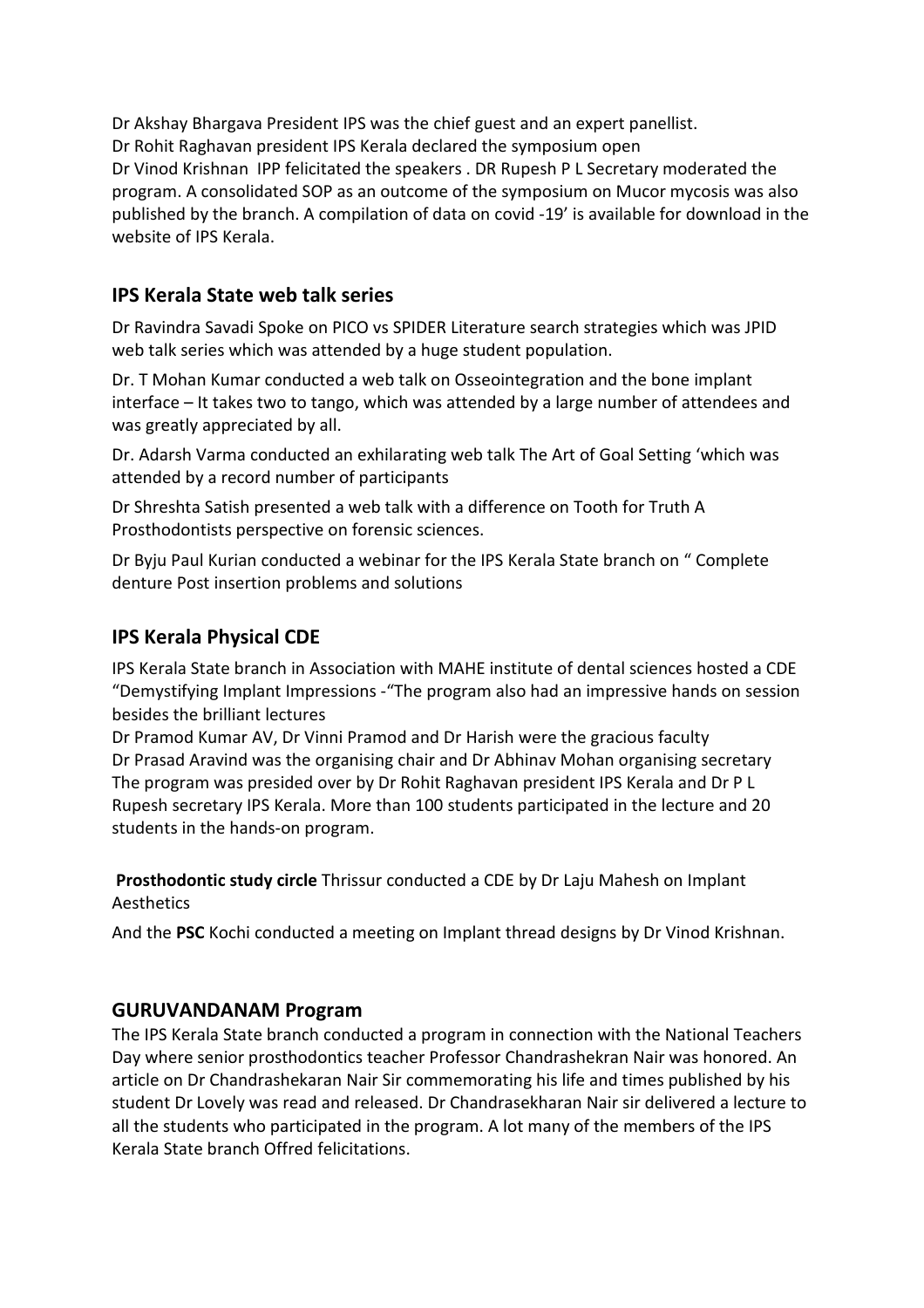#### **PROSTHODONTIST DAY**

Like the previous years there was wide spread activity across the state for **the PROSTHODONTIST DAY celebrations** on January 22nd. Enduring the pandemic almost all the dental institute in the state conducted activities to promote the specialty in the form of various public awareness program dental camps and exhibitions.

IPS Kerala State branch president Dr. Rohit Raghavan and the Secretary Dr. Rupesh inaugurated the statewide launch of the program online. Dr Rohit delivered the prosthodontics Day message.

**Mahe Institute of Dental Sciences** under Dr. Prasad Aravind took the initiative in physically launching various programs like prosthodontics awareness talk and public awareness events etc. The highlight of the day was the distribution of prosthetics aid kits to the patients of Malabar cancer institute.

**MES dental college** conducted various program as a celebration over the period of one week with many competitions for the dental students and PGs including a public awareness talk and health aid kit and denture kit distribution to the public. The Department all took out a rally to commemorate the prosthodontist day

**GDC Trivandrum** had a grand celebration of the vent maintaining all Covid protocol under Dr. Harsha Kumar K, Dr. Ravichandran coordinated the program and Dr. Lylajam HOD GDC Thrissur was the chief guest. Dr. Harsha Kumar K delivered the prosthodontist day message and unveiled the logo for the day's celebrations

**Royal Dental College** conducted a quiz contest and Prosthodontic awareness talks. They also had a social awareness campaign in the vicinity of the institute and also had various inhouse celebrations.

**Government Dental College Kottayam.** conducted an impressive health awareness exhibition specific to prosthodontics Denture Kits were distributed to patients and various celebrations were conducted for the UG students and faculty from other departments.

**Annoor Dental college** other than conducting various awareness campaign and celebratory events, organized very impressive **CYCLE Rally** in connection with the prosthodontist day and distributed Prosthodontic awareness leaflets and talks to public. Dr K P Cherian took lead in organizing this mega event.

**Mar Baselios Dental College** Conducted mega denture camp and close to 30 complete dentures were delivered free to the patients. Dr Byju Kurien delivered a prosthodontics awareness message and conducted a class for general practitioners on post denture insertion points which was attended by a large number of participants.

**GDC Calicut organized** a prosthodontic awareness campaign and held a free check up camp **Kannur dental college** had a prosthodontics day celebration for all the staff the post graduate students held a completion on prosthodontics for the interns of the college.

**Government Dental college Alappuzha** conducted and extempore talk on competition for the UG students, on topic related to prosthodontics. A quiz competition was also held for the students.

**Malabar dental college** continued their annual event Prostho mania 2022, which included various competition for students which included, Selfie Contest Pencil sketching, Fashion with dental materials, A clinical club on prosthodontics was also inaugurated on the day . **PMS Dental college** and its faculty took part in a public prosthodontic awareness campaign within the college premises. They also conducted various competitions to the UG students and appraised them of the specialty of prosthodontics.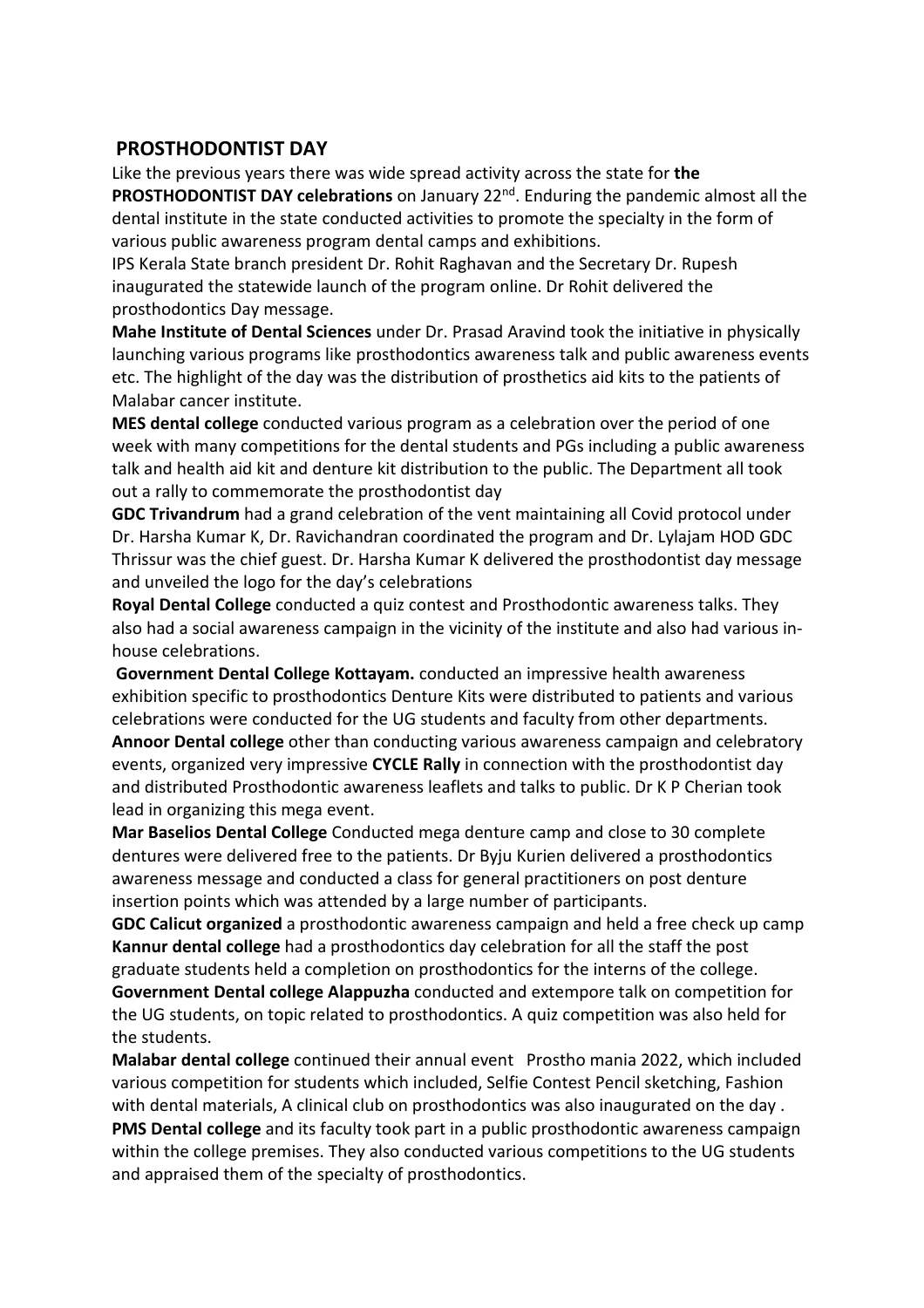**St Gregorious dental college** had a departmental celebration to commemorate the event. The department invited the faculty from the other departments as part of the prosthodontist day celebrations.

**GDC Thrissur** held a prosthodontics awareness drive to all the students of the institute there by promoting the specialty. Winners of various contests were awarded during the function **Pushpagiri dental college** conducted a free denture checkup camp and held a prosthodontist day celebration by cutting and distributing cakes to the faculty and PG s of other department and medical college.

The Highlight of the prosthodontist day was the release of the **IPS Kerala T Shirts.** These were worn by almost all of the branch members and PG students which created a feeling of oneness and unity among the members. Dr Byju Kurian was the chairman of this project. The IPS Kerala members also actively participated in the clinical enrollment program of the IPS head office and released a Malayalam version of Prosthodontic promotion voice over which was telecast on Radio Mirchi through the IPS head office. The voice over was also distributed through various social media platforms to create awareness.

# **Journal of Prosthetic and Implant dentistry**

It is a matter of great pride that The JPID continued to win the best regional Branch Journal award of the Indian Prosthodontic Society. Dr Prashant Vishwambaran the editor of the Journal won the Best editors award from the IPS Head office.

The JPID is an open access peer reviewed e journal of the IPS Kerala State branch and has published all the scheduled 4 issues of the journal on time this year which is available and free to access on the IPS Kerala web site www.ipskerala.com

The JPID has been accepted as a member of CROSSREF . Crossref makes research objects easy to find, cite, link, assess, and reuse. Crossref has allotted the prefix 10.55231 for us. All the articles published hereafter in the journal will get 'doi'.

We are the first of the IPS Regional Branch Journals to achieve this fete.

JPID has recently passed the evaluation process positively and is INDEXED in the ICI Journals Master List database for 2020. Index Copernicus Experts has calculated our journals Index Copernicus Value (ICV) for 2020 as ICV 2020 = 62.99.

JPID is already indexed in the Indian Citation Index recently Hearty Congratulations to Dr Prasanth Vishwambaran and his editorial team for the tremendous and hard work put in to see that the journal reach this great heights.

# **Rebase 2022 ( Exam Oriented training program for PG students )**

Rebase 2022 the premium academic program for exam going PG students was hosted in a highly impressive manner this year by the team from Royal Dental College Kerala, under the able leadership of Dr. Rohit Raghavan, Under the aegis of IPS Kerala State Branch The IPS Kerala State Branch has been conducting the exam-oriented PG training program since 2015 The reach of Rebase 2022 could be well appreciated from the sheer number of registrations we received. It is a matter of great pride that we had 316 participants not only from Kerala but all across India and also from abroad. This year we had 11 intense lectures and a demonstrative lecture online over 3 days from 25th – 27th March 2022. All the lectures were meticulously planned and we thank all the exemplary mentors and moderators for taking their time out and selflessly contributing to the students cause. Dr Chetan Hegde Dr Anand Kumar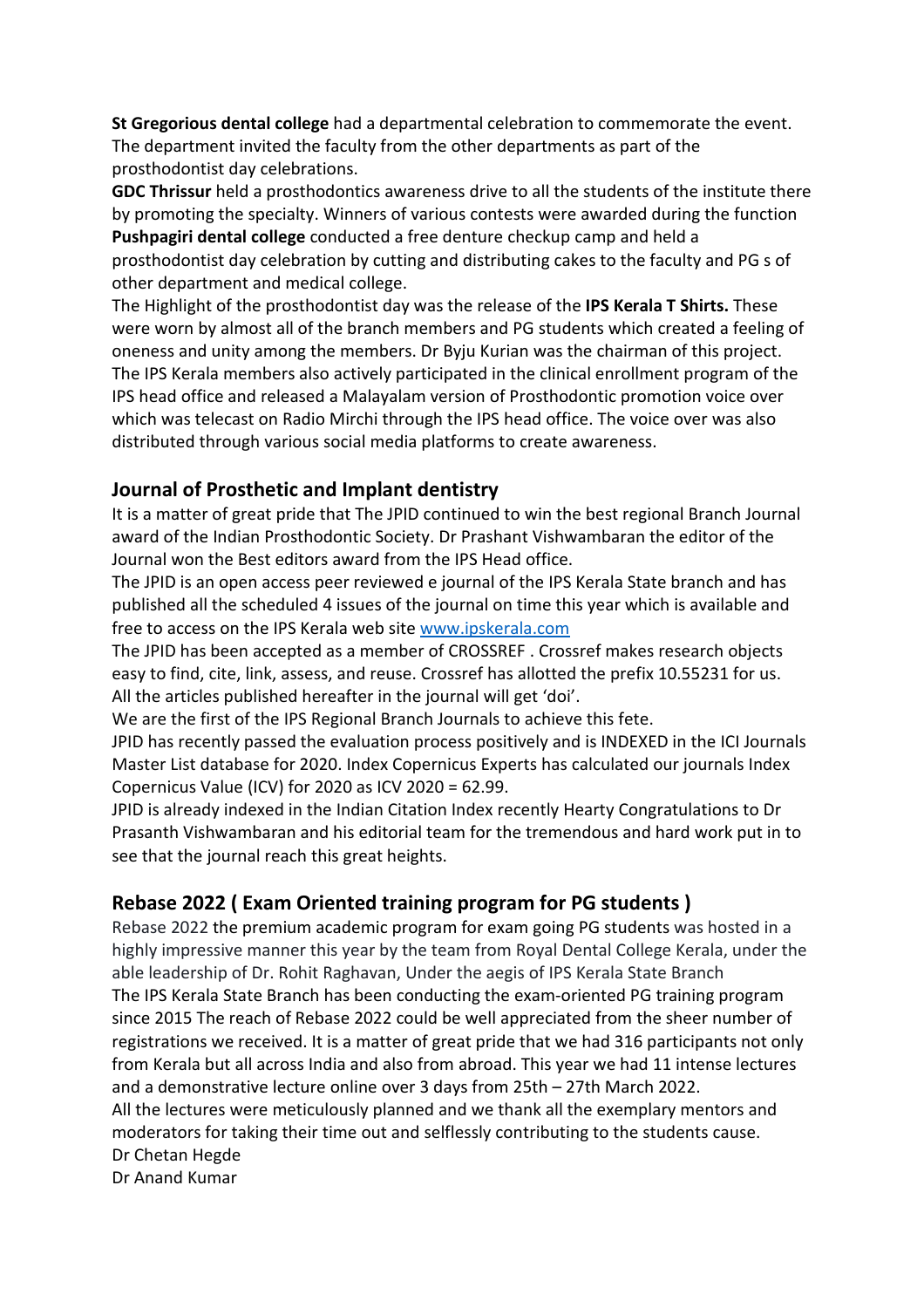Dr Sanath Shetty Dr Sarfraz Dr Shyam Mohan Dr Manoharan Dr Mohan Kumar T Dr Suja Joseph Dr Pradeep Dattan Dr Manju V Dr Julie Dr Ashraf Ali Dr Gopi Chander

Dr Harshakumar Karunakaran the founder president of IPS Kerala State Branch delivered the Guru bodhana message at the inauguration ceremony- Dr Anil Kumar The controller of exams KUHS and past president IPS Kerala was the guest of honour during the valedictory. Team Prosthodontics Royal Dental college the organising team under REBASE Chairman Dr Rohit Raghavan organising Secretary Dr Shajahan , Scientific team Dr Anil Koruthu and Dr Sumitra registration team Dr Ambili ,Dr Arjun , Dr Sowmya , Dr Shreshta , and Dr Ratheesh a big shout out to you all for an outstanding event and organisation skills keeping the students interest front.

# **TYRO 2022 (Orientation Program for fresh post graduates)**

IPS Kerala also conducted an orientation for the Fresh Batch of Post Graduate students called TYRO 2022 on the  $20<sup>th</sup>$  of March 2022

This was free to attend event were close to 200 first year post graduate students attended the various sessions conducted by DR Ashraf Ali , Dr Gopi Chander, Dr Shyam Mohan and Dr P L Rupesh . This program was hosted by the Royal Dental College in association with the IPS Kerala State Branch.

## **Accounts:**

The accounts of the IPS Kerala state branch is audited and accounted by the IPS Head office chartered accountant. This year the treasurer had audited and submitted IPS P G Convention accounts. The balance sheet of this year is being prepared and will be circulated to all the life members as soon as it is received from the IPS head office-chartered accountant. The state is also up to date with its GST compliance. Thanks to Dr Tony Thomas who has done an excellent job as its treasurer and for the committed efforts.

# **IPS Kerala Web Site – www.ipskerala.com**

The IPS Kerala hosts a very active website which hold all the information of the branch and its membership and activities. The website also holds the link to our much-prized publication Journal Of Prosthetic and Implant Dentistry.

## **The IPS Kerala also hosts a YouTube channel where all its academic events are streamed**

## **Miscellaneous activities**

The IPS Kerala has actively promoted in various other events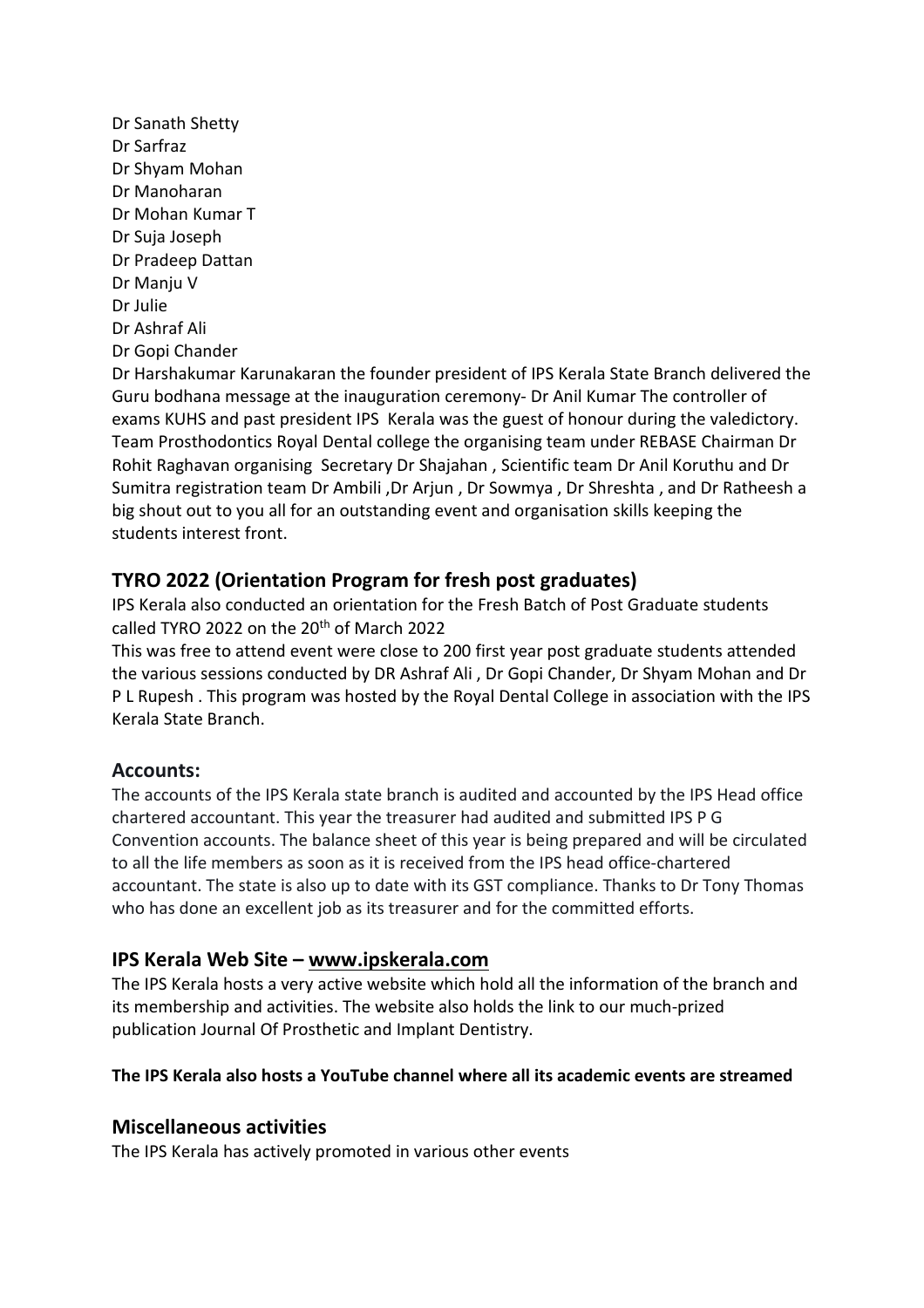We recently designed and promoted a flyer to commemorate World Oral health day and thereby promoting the specialty through the same

IPS Kerala also commemorated the world cancer day Oral and Maxilla facial surgeons' day through various impressive flyers

Promotional flyers were sent to all the doctor community and groups on national Doctors day

The branch also commemorated world Environmental day will promotional and educative flyers.

## **Achievements by the IPS Kerala State members**

**Dr Harsha Kumar K** Founder president of IPS Kerala was awarded the Recognition Award for outstanding contribution to a Regional Branch for the year 20-21 by the IPS Head office

**Dr Prasanth Vishwambaran** was adjudged the best Editor of a regional branch Journal By the IPS Head office

IPS Kerala s official publication **JPID (Journal of prosthetic and implant dentistry**) was awarded the Best regional Branch Journal

It is a matter of great pride that IPS Kerala Member **Dr Suresh Nayar** has assumed office as the President of British Society of prosthodontics. He is the first Asian to have ever adorned this coveted post.

**Dr Sangeeth Cherian** has been elected as the president elect of the IDA Kerala State Branch.

# **5 th IPS Kerala State branch Conference**

The 5<sup>th</sup> IPS Kerala state branch conference will be hosted in a hybrid manner on the 8<sup>th</sup> of May 2022 at Moovattupuzha Kerala. The conference will be hosted by **Annoor Dental College**, under the aegis of the IPS Kerala state branch head office. Dr. Cherian K P will be the organizing chairman for this event and the whole team is leaving no stones unturned to make this event a grand success. The AGM of the branch will also be done along with the state conference.

The annual **IPS Kerala quiz contest** for the **Presidents cup** for the Prosthodontic PG students will also be conducted in connection with the 5<sup>th</sup> IPS Kerala State Conference. Dr. Shyam Mohan and Dr. Habby will be the coordinators of this event

The success of any society is due to the selfless and dedicated and committed work of its members and the EC wish to place on record our sincere thanks to all our members who have supported with all their might for the uplifting of the society. membership is the strength of any organization and we implore you to work in improving the membership strengths of IPS Kerala state branch. The Executive council this year has worked as one unit